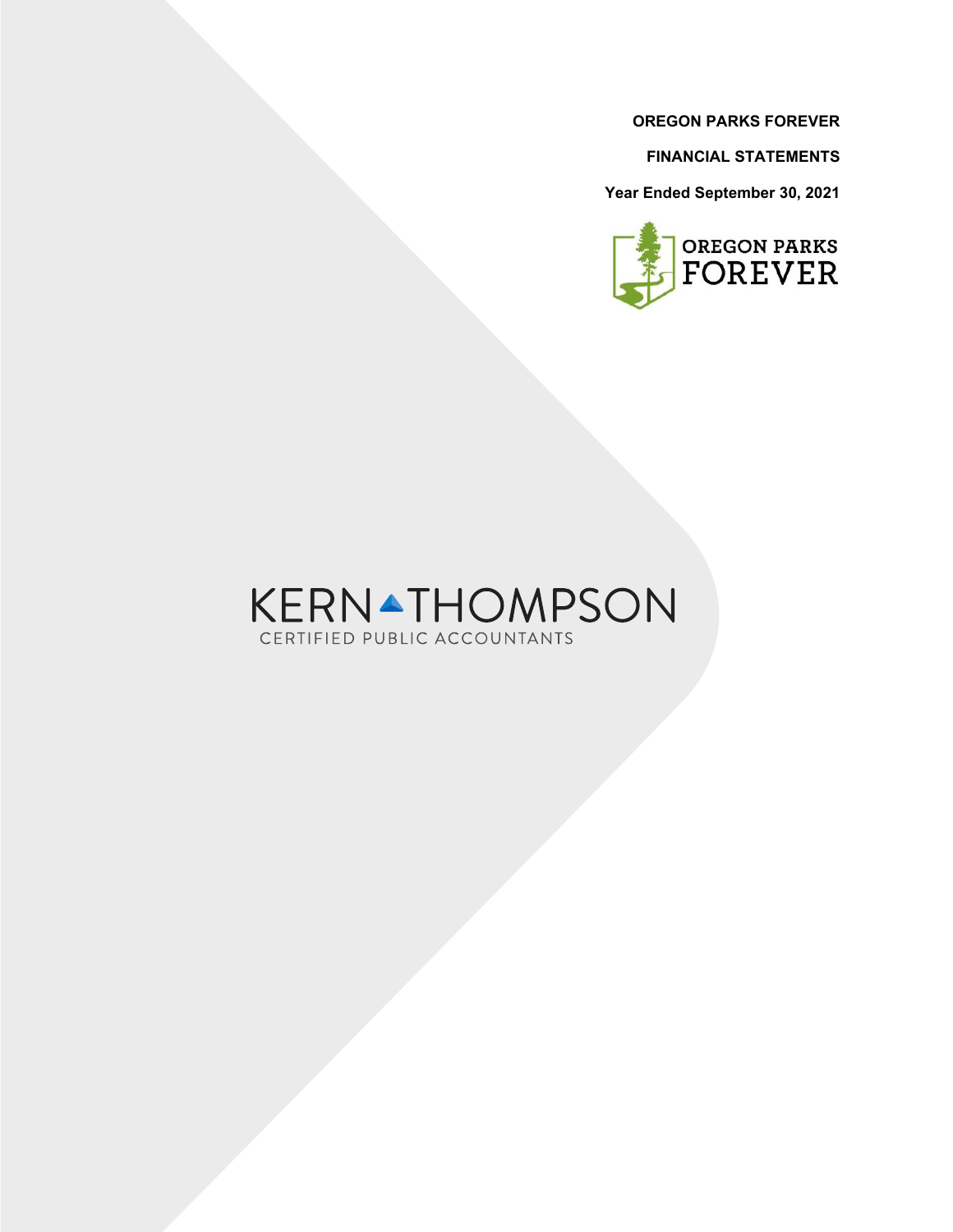# **FINANCIAL STATEMENTS**

# **Year Ended September 30, 2021**

# **TABLE OF CONTENTS**

|                                              | Page     |
|----------------------------------------------|----------|
| <b>INDEPENDENT ACCOUNTANTS' AUDIT REPORT</b> |          |
| <b>FINANCIAL STATEMENTS</b>                  |          |
| <b>Statement of Financial Position</b>       | 2        |
| <b>Statement of Activities</b>               | 3        |
| <b>Statement of Functional Expenses</b>      | 4        |
| <b>Statement of Cash Flows</b>               | 5        |
| Notes to Financial Statements                | $6 - 11$ |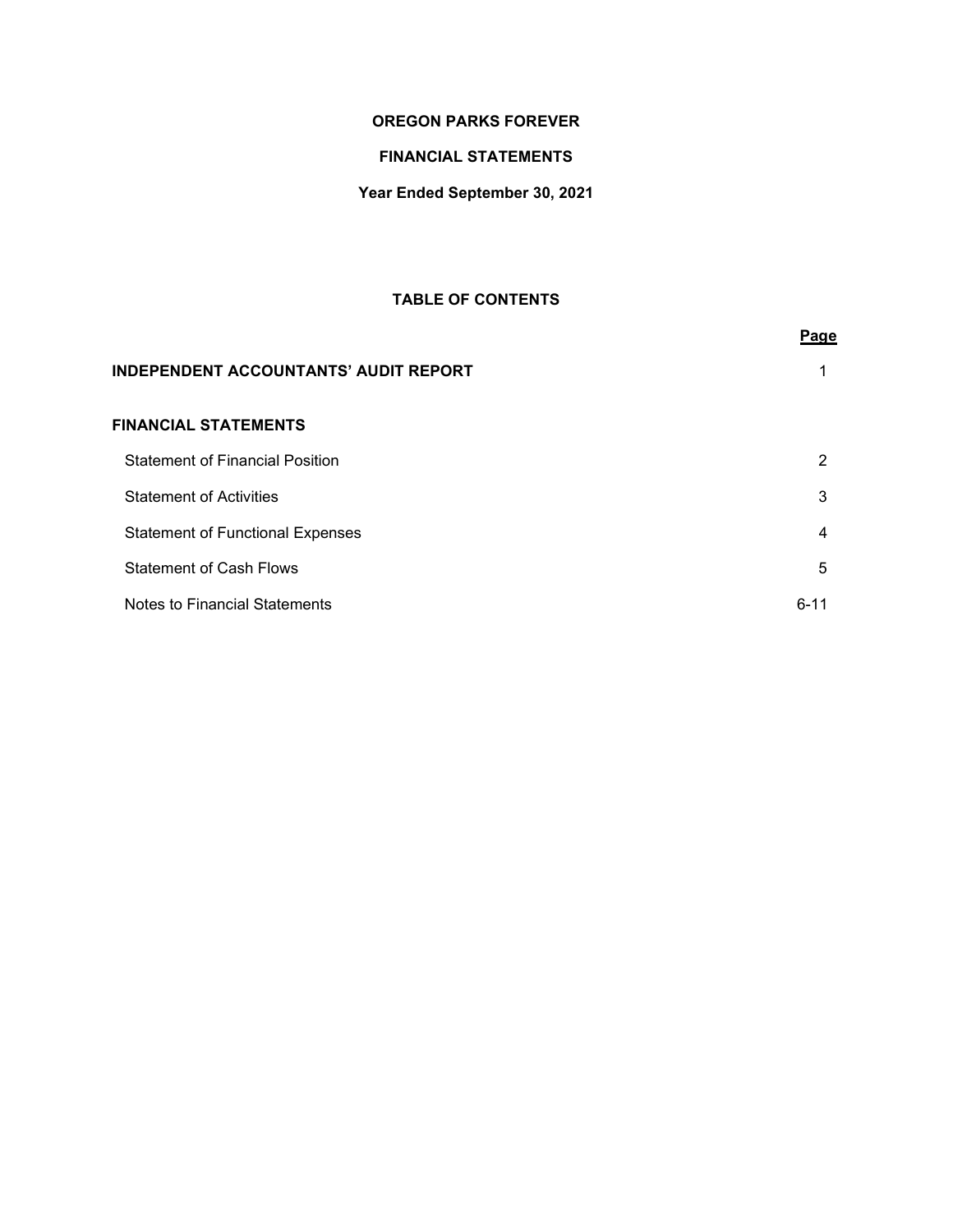# KERNATHOMPSON **CERTIFIED PUBLIC ACCOUNTANTS**

#### **INDEPENDENT AUDITORS' REPORT**

To the Board of Directors Oregon Parks Forever Portland, Oregon

We have audited the accompanying financial statements of Oregon Parks Forever (a non-profit organization), which comprise the statement of financial position as of September 30, 2021, and the related statements of activities, functional expenses, and cash flows for the year then ended, and the related notes to the financial statements.

#### *Management's Responsibility for the Financial Statements*

Management is responsible for the preparation and fair presentation of these financial statements in accordance with accounting principles generally accepted in the United States of America; this includes the design, implementation, and maintenance of internal control relevant to the preparation and fair presentation of financial statements that are free from material misstatement, whether due to fraud or error.

#### *Auditors' Responsibility*

Our responsibility is to express an opinion on these financial statements based on our audit. We conducted our audit in accordance with auditing standards generally accepted in the United States of America. Those standards require that we plan and perform the audit to obtain reasonable assurance about whether the financial statements are free from material misstatement.

An audit involves performing procedures to obtain audit evidence about the amounts and disclosures in the financial statements. The procedures selected depend on the auditors' judgment, including the assessment of the risks of material misstatement of the financial statements, whether due to fraud or error. In making those risk assessments, the auditor considers internal control relevant to the entity's preparation and fair presentation of the financial statements in order to design audit procedures that are appropriate in the circumstances, but not for the purpose of expressing an opinion on the effectiveness of the entity's internal control. Accordingly, we express no such opinion. An audit also includes evaluating the appropriateness of accounting policies used and the reasonableness of significant accounting estimates made by management, as well as evaluating the overall presentation of the financial statements.

We believe that the audit evidence we have obtained is sufficient and appropriate to provide a basis for our audit opinion.

#### *Opinion*

In our opinion, the financial statements referred to above present fairly, in all material respects, the financial position of Oregon Parks Forever as of September 30, 2021, and the changes in its net assets and its cash flows for the year then ended in accordance with accounting principles generally accepted in the United States of America.

#### **Other Matters**

#### *Report on Summarized Comparative Information*

The prior year summarized comparative information has been derived from Oregon Parks Forever's 2020 financial statements, which were reviewed by us, and in our report dated March 24, 2021, we stated that we are not aware of any material modifications that should be made to those statements in order for them to be in conformity with accounting principles generally accepted in the United States of America. However, a review is substantially less in scope than an audit and does not provide a basis for the expression of an opinion on the financial statements.

Km & Thompson, LC

Portland, Oregon May 16, 2022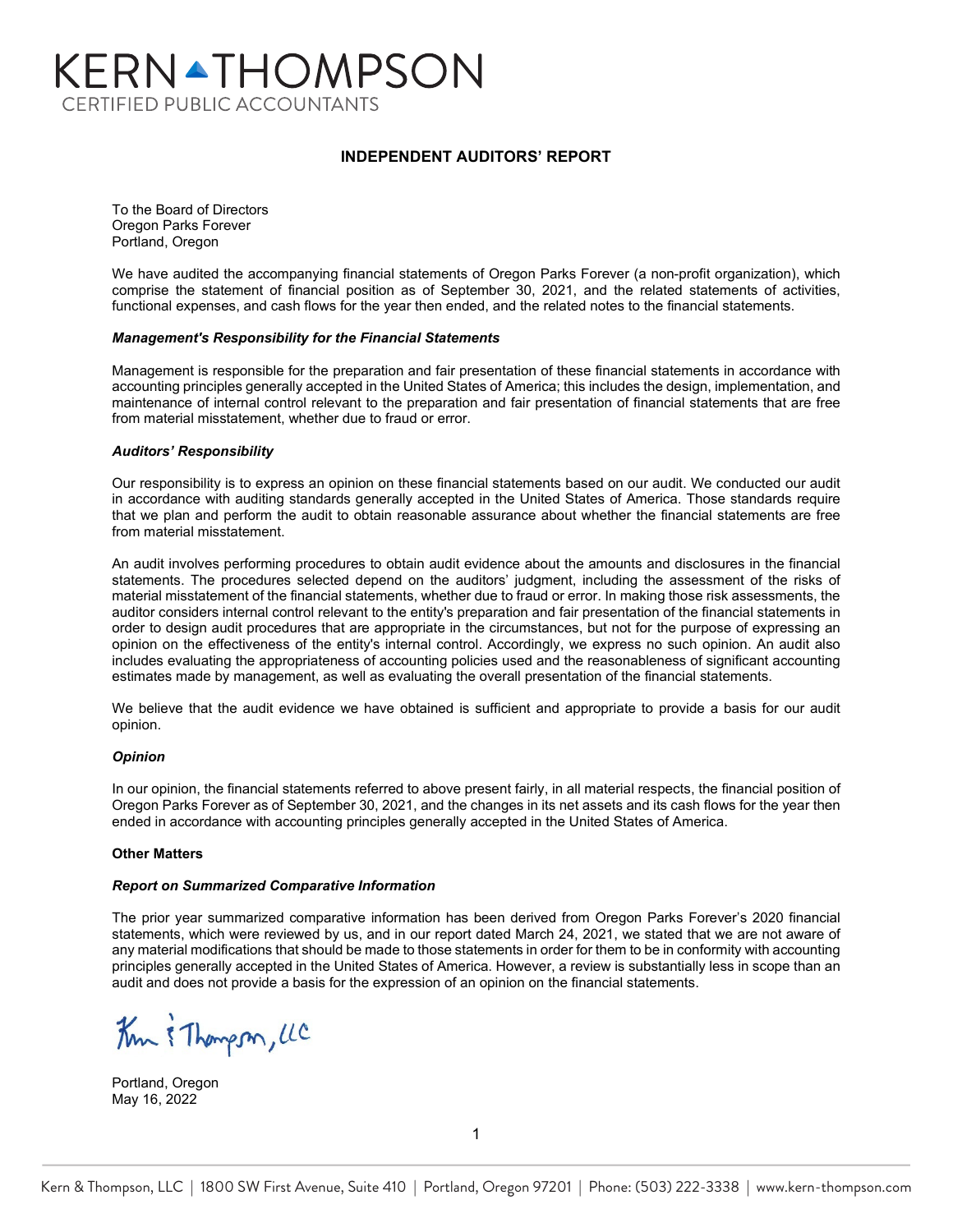# **STATEMENT OF FINANCIAL POSITION**

## **September 30, 2021**

(With Comparative Totals as of September 30, 2020) 

# **ASSETS**

|                                                       | 2021<br><b>Audited</b>          | 2020<br><b>Reviewed</b> |
|-------------------------------------------------------|---------------------------------|-------------------------|
| Cash and cash equivalents                             | \$<br>399,741                   | \$<br>208,228           |
| Pledges receivable                                    | 285                             | 95                      |
| Prepaid expenses                                      | 12,553                          | 8,560                   |
| Land held as historical treasure                      | 900,000                         | 900,000                 |
| Property and equipment (less accumulated depreciation |                                 |                         |
| of $$5,599$ and $$3,499$ , respectively)              | 2,980                           | 5,080                   |
| <b>Total assets</b>                                   | \$ <u>1,315,559</u> \$1,121,963 |                         |
|                                                       |                                 |                         |
|                                                       |                                 |                         |
| <b>LIABILITIES AND NET ASSETS</b>                     |                                 |                         |
| Accounts payable                                      | \$<br>7,480 \$                  | 9,014                   |
| Payroll related liabilities                           | 5,500                           |                         |
| <b>Other liabilities</b>                              | 1,000                           |                         |
| EIDL loan payable                                     | 99,212                          | 100,000                 |
| <b>Total liabilities</b>                              | 113,192                         | 109,014                 |
| <b>Net assets</b>                                     |                                 |                         |
| Without donor restrictions                            |                                 |                         |
| Land held as historical treasure (Note C)             | 900,000                         | 900,000                 |
| Undesignated                                          | 56,534                          | 47,324                  |
| Total without donor restrictions                      | 956,534                         | 947,324                 |
| With donor restrictions                               | 245,833                         | 65,625                  |
| <b>Total net assets</b>                               | 1,202,367                       | 1,012,949               |
|                                                       |                                 |                         |
| <b>Total liabilities and net assets</b>               | 1,315,559 \$                    | 1,121,963               |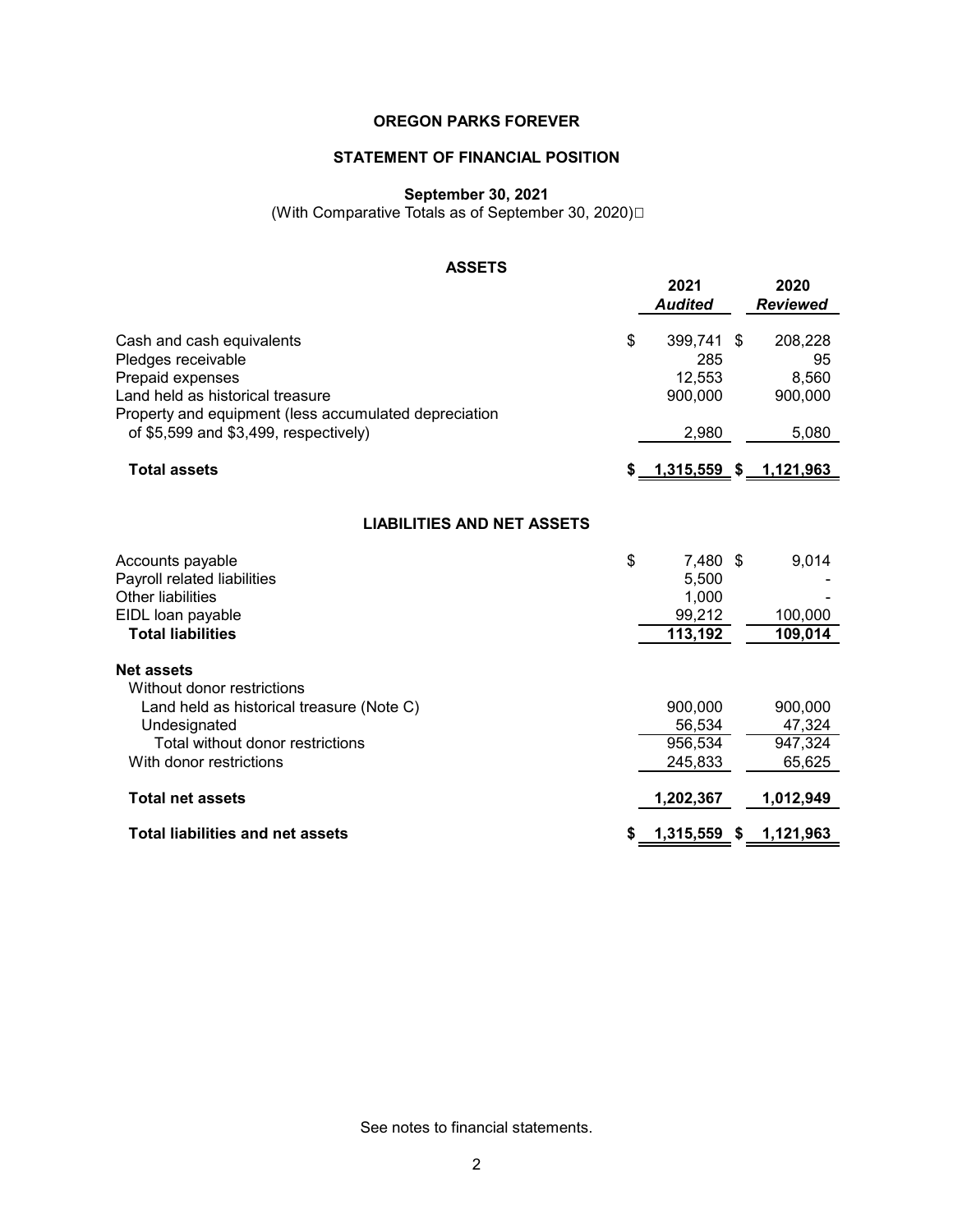# **STATEMENT OF ACTIVITIES**

#### **Year Ended September 30, 2021**

(With Comparative Totals for the Year Ended September 30, 2020)

|                                       | <b>Without</b>      | <b>With</b>         |                | <b>Total</b> |                 |
|---------------------------------------|---------------------|---------------------|----------------|--------------|-----------------|
|                                       | <b>Donor</b>        | <b>Donor</b>        | 2021           |              | 2020            |
|                                       | <b>Restrictions</b> | <b>Restrictions</b> | <b>Audited</b> |              | <b>Reviewed</b> |
| <b>Revenues and other support</b>     |                     |                     |                |              |                 |
| Contributions and grants              | \$<br>293,016 \$    | 362,146 \$          | 655,162 \$     |              | 306,757         |
| In-kind contributions                 | 43,200              |                     | 43,200         |              | 43,200          |
| Paycheck protection program grant     | 38,357              |                     | 38,357         |              | 38,210          |
|                                       | 374,573             | 362,146             | 736,719        |              | 388,167         |
| Net assets released from restrictions | 181,938             | (181,938)           |                |              |                 |
| Total revenues and other support      | 556,511             | 180,208             | 736,719        |              | 388,167         |
| <b>Expenses</b>                       |                     |                     |                |              |                 |
| Program services                      | 474,252             |                     | 474,252        |              | 329,223         |
| Supporting services                   |                     |                     |                |              |                 |
| Management and general                | 36,984              |                     | 36,984         |              | 41,153          |
| Development                           | 36,065              |                     | 36,065         |              | 41,153          |
| <b>Total expenses</b>                 | 547,301             |                     | 547,301        |              | 411,529         |
| Change in net assets                  | 9,210               | 180,208             | 189,418        |              | (23, 362)       |
| <b>Net assets</b>                     |                     |                     |                |              |                 |
| Beginning of year                     | 947,324             | 65,625              | 1,012,949      |              | 1,036,311       |
| End of year                           | \$<br>956,534 \$    | 245,833 \$          | 1,202,367      | S.           | 1,012,949       |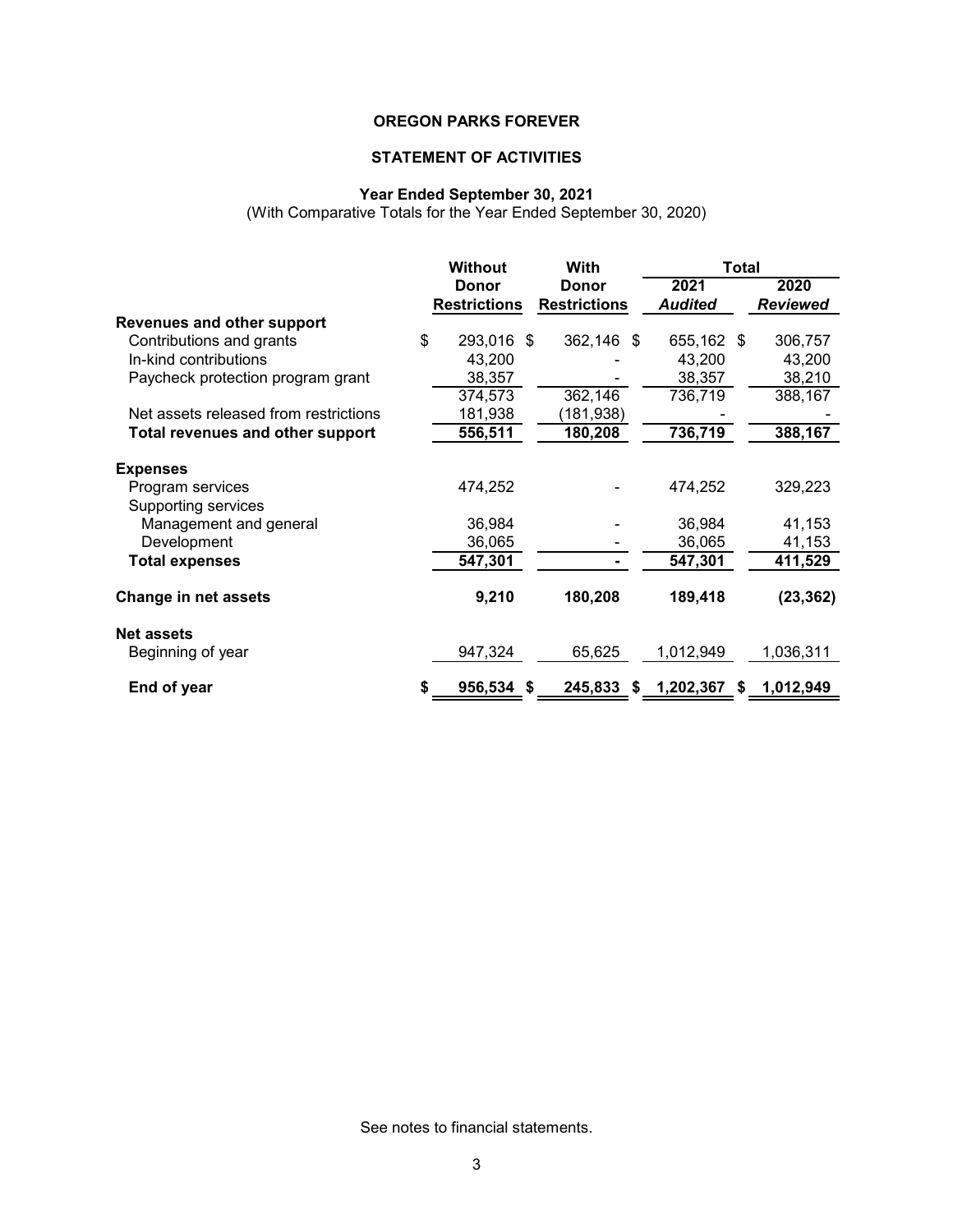# **STATEMENT OF FUNCTIONAL EXPENSES**

#### **Year Ended September 30, 2021**

(With Comparative Totals for the Year Ended September 30, 2020)

|                                 |                            | <b>SUPPORTING SERVICES</b>       |   | <b>Total</b>       |                        |    |                         |
|---------------------------------|----------------------------|----------------------------------|---|--------------------|------------------------|----|-------------------------|
|                                 | Program<br><b>Services</b> | <b>Management</b><br>and General |   | <b>Development</b> | 2021<br><b>Audited</b> |    | 2020<br><b>Reviewed</b> |
| <b>Salaries</b>                 | \$<br>156,455 \$           | 19,557 \$                        |   | 19,557<br>\$       | 195,569                | \$ | 217,851                 |
| Payroll taxes                   | 11,824                     | 1,478                            |   | 1,478              | 14,780                 |    | 16,385                  |
| <b>Benefits</b>                 | 14,587                     | 1,823                            |   | 1,823              | 18,233                 |    | 14,749                  |
| Park improvements               | 178,372                    |                                  |   |                    | 178,372                |    |                         |
| Professional services           | 19,174                     | 2,397                            |   | 2,397              | 23,968                 |    | 40,621                  |
| Software Platforms              | 18,405                     | 2,301                            |   | 2,301              | 23,007                 |    | 23,074                  |
| Occupancy                       | 10,798                     | 1,349                            |   | 1,350              | 13,497                 |    | 16,192                  |
| Printing and postage            | 3,592                      | 449                              |   | 449                | 4,490                  |    | 8,988                   |
| Insurance and business expenses | 7,357                      | 920                              |   |                    | 8,277                  |    | 5,733                   |
| Travel and meetings             | 281                        | 35                               |   | 35                 | 351                    |    | 5,052                   |
| Office and other expense        | 17,167                     | 2,145                            |   | 2,145              | 21,457                 |    | 18,070                  |
| Depreciation                    | 1,680                      | 210                              |   | 210                | 2,100                  |    | 1,277                   |
| In-kind marketing and other     |                            |                                  |   |                    |                        |    |                         |
| services                        | 34,560                     | 4,320                            |   | 4,320              | 43,200                 |    | 43,537                  |
|                                 | \$<br>474,252 \$           | 36,984                           | S | 36,065<br>-S       | 547,301                | S. | 411,529                 |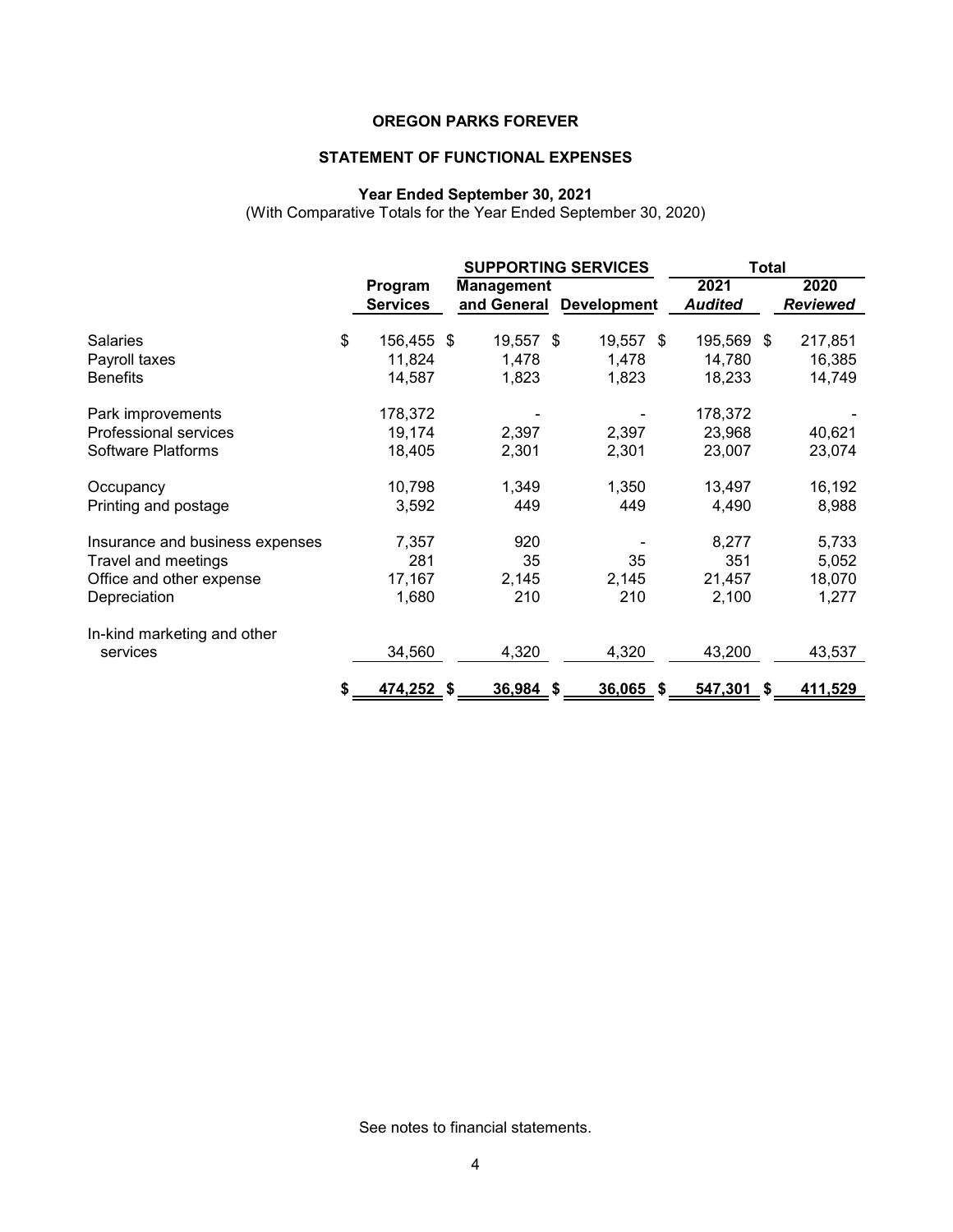# **STATEMENT OF CASH FLOWS**

#### **Year Ended September 30, 2021**

(With Comparative Totals for the Year Ended September 30, 2020)

|                                                     | 2021<br><b>Audited</b> | 2020<br><b>Reviewed</b> |
|-----------------------------------------------------|------------------------|-------------------------|
| <b>Cash flows from operating activities:</b>        |                        |                         |
| Change in net assets                                | \$<br>189,418 \$       | (23, 362)               |
| Adjustments to reconcile change in net              |                        |                         |
| assets to net cash provided by (used in)            |                        |                         |
| operating activities:                               |                        |                         |
| Depreciation                                        | 2,100                  | 1,278                   |
| Changes in assets and liabilities:                  |                        |                         |
| Pledges receivable                                  | (190)                  | 2,060                   |
| Prepaid expenses                                    | (3,993)                | 3,943                   |
| Accounts payable                                    | (1,534)                | (7,909)                 |
| Payroll and related payables                        | 5,500                  | (3,500)                 |
| <b>Other liabilities</b>                            | 1,000                  |                         |
| Net cash provided by (used in) operating activities | 192,301                | (27, 490)               |
| Cash flows from financing activities:               |                        |                         |
| Proceeds from EIDL loan                             |                        | 100,000                 |
| Payments on EIDL loan                               | (788)                  |                         |
| Net cash provided by (used in) financing activities | (788)                  | 100,000                 |
| Net change in cash and cash equivalents             | 191,513                | 72,510                  |
| Cash and cash equivalents, beginning of year        | 208,228                | 135,718                 |
| Cash and cash equivalents, end of year              | 399,741<br>- \$        | 208,228                 |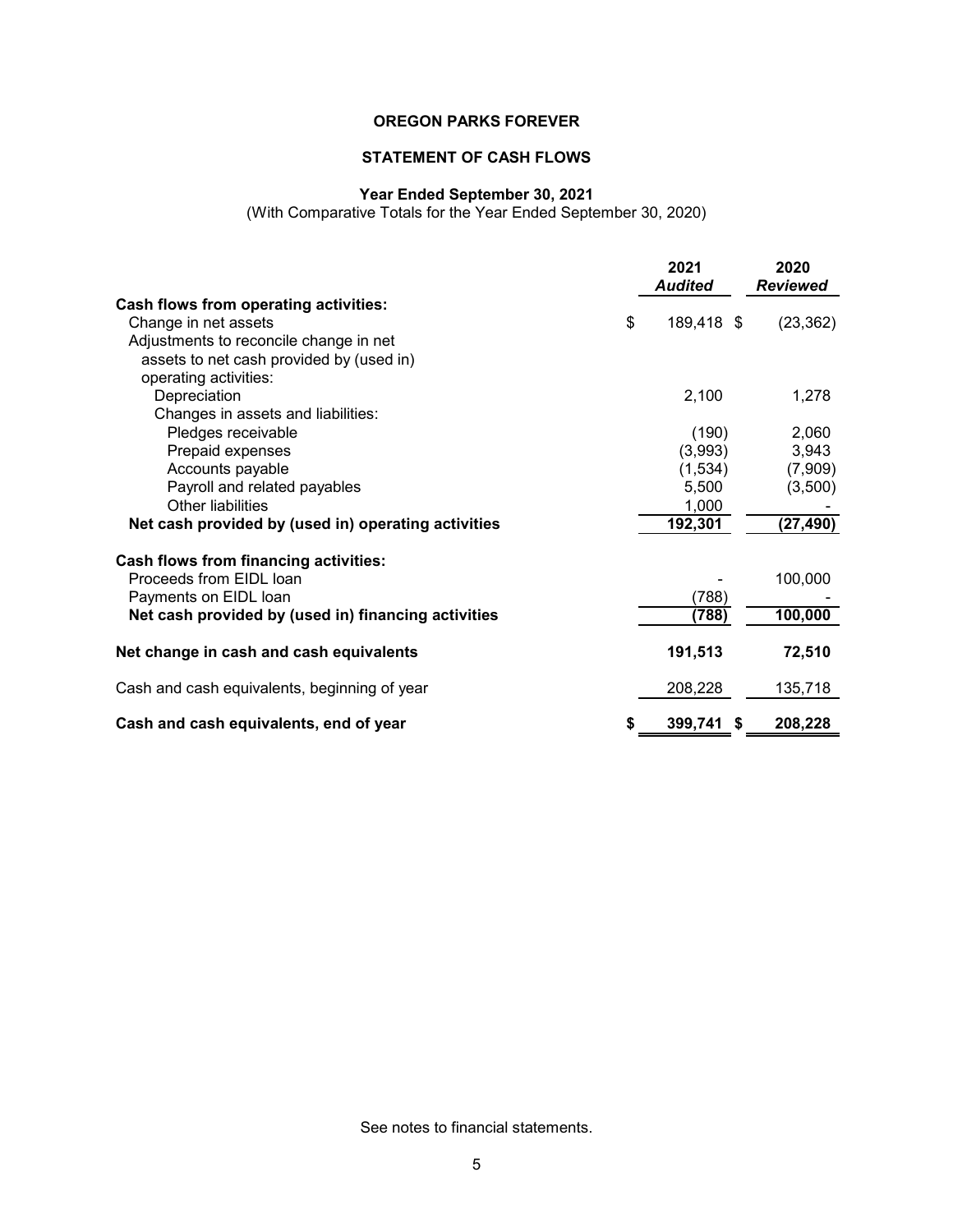#### **NOTES TO FINANCIAL STATEMENTS**

#### **Year Ended September 30, 2021**

#### **NOTE A – DESCRIPTION OF ORGANIZATION**

Oregon Parks Forever (the Organization) is a statewide non-profit organization dedicated to enhancing and preserving special places and experiences in Oregon's parks. As such, it is a nonprofit fundraising partner for federal, state, local and tribal park agencies across the state.

The Organization was established in 1995 to address state park needs in ways not easily undertaken within existing governmental funding and programmatic limitations. The Organization is a public/private partnership in the truest sense: The Organization operates independently for the benefit of all Oregonians.

As a fundraising partner, the Organization does not typically manage or run programs. It provides funding for programs such as Ticket2Ride and Cottonwood Crossing Summer Institute, but does not provide employees to run these programs, which are typically managed through partnerships with other non-profit organizations.

Program expenses for the Organization reflect the costs of raising funds which are then provided to the various public land managers and other non-profit organizations. Those funds are used to implement the enhancement of special places and fund various programs. Administrative costs reflect the small costs that go into managing the Organization, such as board meetings, accounting, IT services, etc. Development expenses are the costs associated with raising funds needed for the administrative costs of the Organization.

Since its inception, the Organization has had some notable successes preserving or enhancing special places and experiences in Oregon's parks, including:

- **Wildfire Tree Replanting Fund**: The Organization has raised funds for and funded the replanting of 553,000 trees that were killed by wildfires or extreme heat events of the previous two summers.
- **Cottonwood Canyon Experience Center**: The Organization raised \$800,000 to enable the building of the Cottonwood Canyon Experience Center – the centerpiece of a complex that provides a classroom, cabins and a shower/restroom facility for outdoor education in north central Oregon.
- **Hike/Bike Pods**: The Organization funded the construction of Hike/Bike Pods in nine of the state park campgrounds along the Oregon Coast.
- **Restoration of Vista House at Crown Point:** Partnered with OPRD and Friends of Vista House to raise \$2.1 million to restore the Vista House in 2004.
- **Kam Wah Chung Museum in John Day**: Raised \$1.5 million to develop the Kam Wah Chung Museum in John Day.
- **Restoration of Oregon's historic lighthouses**: Seven scenic lighthouses along the Oregon coast have been restored with the Organization's assistance.
- **Funding for Let's Go Camping**: For six years the Organization raised funds for this program to give all Oregonians an opportunity for a first-time camping experience.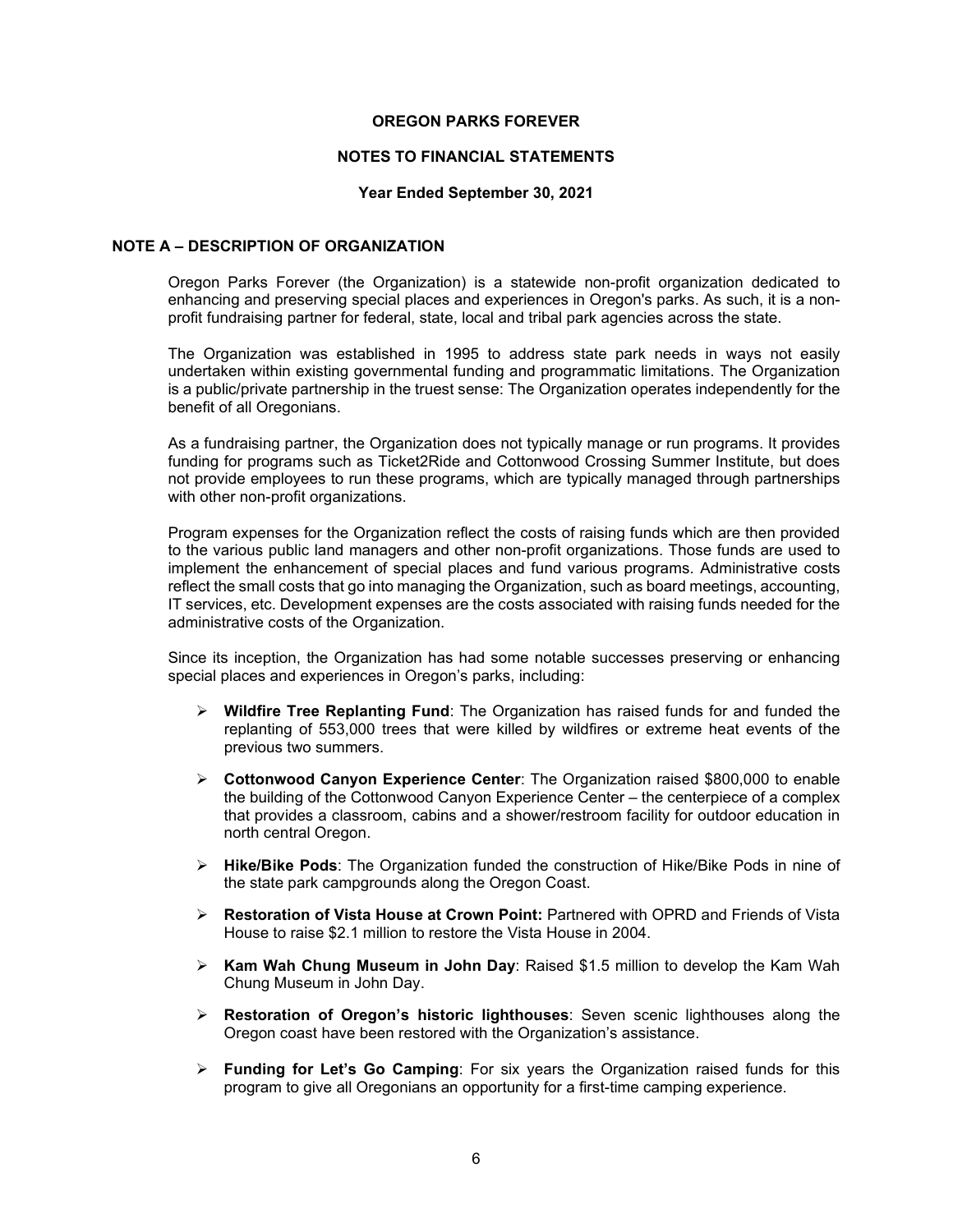#### **NOTES TO FINANCIAL STATEMENTS (CONTINUED)**

#### **September 30, 2021**

#### **NOTE A – DESCRIPTION OF ORGANIZATION (CONTINUED)**

 **Construction of yurts in campgrounds throughout the state**: The Organization funded the purchase of the first 50 camping yurts for State Parks. These were the first yurts in any park system in the United States.

The Organization has had a statewide impact by preserving and enhancing dozens of outstanding natural, scenic and cultural sites in all corners of the state.

#### **NOTE B – SUMMARY OF SIGNIFICANT ACCOUNTING POLICIES**

#### **Financial Statement Presentation**

The Organization reports information regarding its financial position and activities according to two classes of net assets: without donor restrictions and with donor restrictions. Accordingly, the net assets of the Organization and changes therein are classified and reported as follows:

- **Net Assets Without Donor Restrictions**  Net assets that are not subject to donor-imposed stipulations. The Board of Directors may designate net assets without donor restrictions for specific purposes.
- **Net Assets With Donor Restrictions** Net assets either subject to donor-imposed stipulations that will be met either by actions of the Organization and/or the passage of time, or net assets with donor restrictions that are not subject to appropriation or expenditure.

Expenses are reported as a decrease in net assets without donor restrictions. Gains and losses are reported as increases or decreases in net assets without donor restrictions unless their use is restricted by explicit donor stipulation or by law. Expiration of net assets with donor restrictions (i.e., the donor-stipulated purpose has been fulfilled and/or the stipulated time period has elapsed) are reported as net assets released from restrictions.

#### **Contributions**

Contributions are recognized when the donor makes a promise to give to the Organization that is, in substance, unconditional. Contributions with donor restrictions are reported as increases in net assets with donor restrictions depending on the nature of the restrictions. Otherwise, when a restriction expires, net assets with donor restrictions are reclassified to net assets without donor restrictions.

Conditional promises to give – that is, those with a measurable performance or other barrier and a right of return – are not recognized until the conditions on which they depend have been met. Contributions received with both donor-imposed conditions and restrictions that are met in the same reporting period are reported as support without donor restrictions and increase net assets without donor restrictions.

An allowance for uncollectible contributions receivable is provided based upon management's judgment, including such factors as prior collection history, the type of contribution, and the nature of the fund-raising activity. Management has determined that no allowance for uncollectible accounts is necessary at September 30, 2021.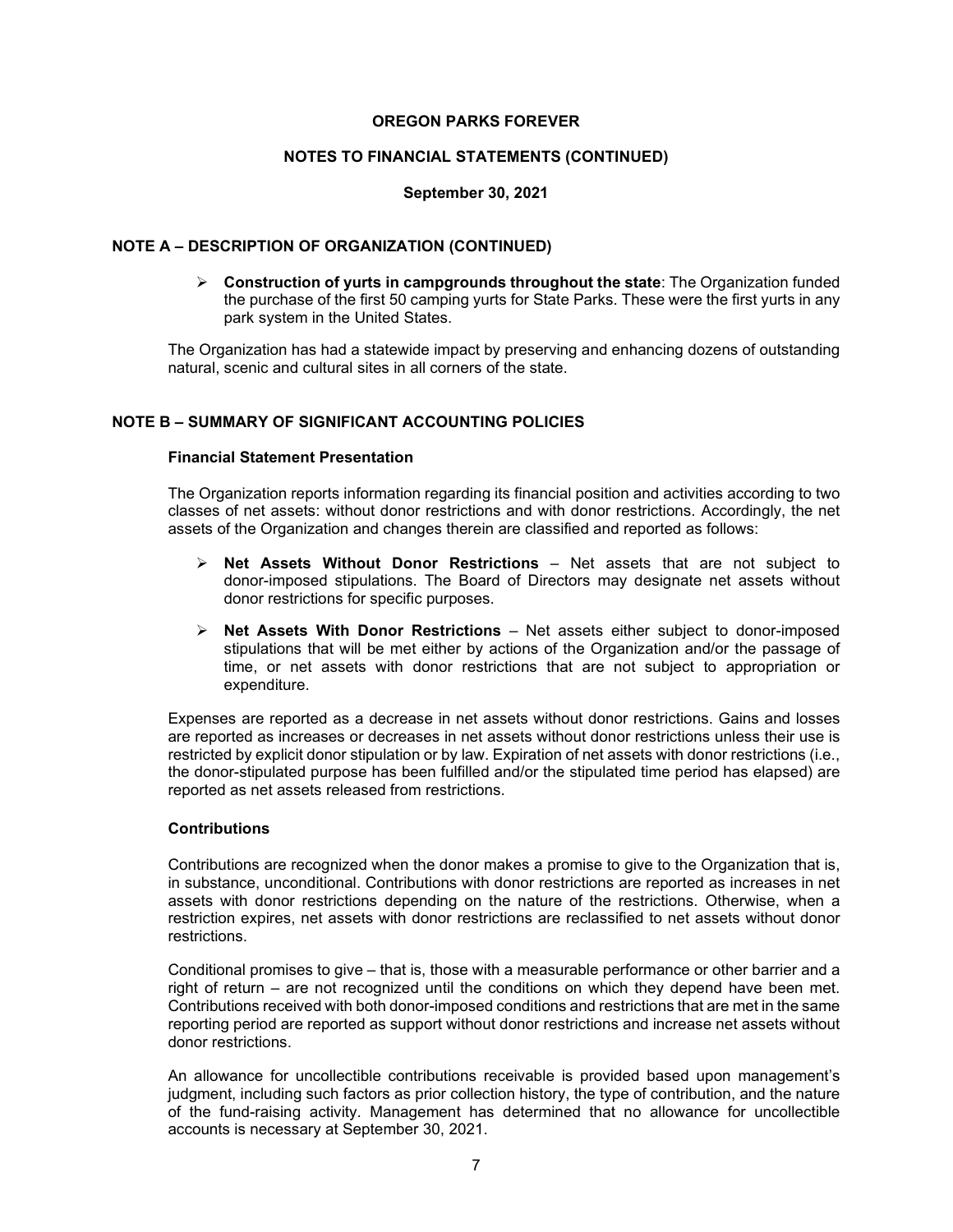#### **NOTES TO FINANCIAL STATEMENTS (CONTINUED)**

#### **September 30, 2021**

#### **NOTE B – SUMMARY OF SIGNIFICANT ACCOUNTING POLICIES (CONTINUED)**

#### **Cash and Cash Equivalents**

Cash and cash equivalents includes checking and for 2020 only, money market mutual fund accounts. For purposes of the Statement of Cash Flows, the Organization considers all highly-liquid financial instruments purchased with a maturity of three months or less to be cash equivalents.

The Organization holds monies received for parks projects in a separate FDIC insured deposit account until spent. Additionally, the Organization holds EIDL loan funds of \$99,212 in this account. The balance in this account at September 30, 2021 was \$345,795.

#### **Property and Equipment**

Property and equipment consist of office furniture and equipment individually exceeding \$500 which are recorded at cost if purchased, or at estimated fair value if donated. Depreciation and amortization of buildings, furnishings and equipment is computed by the straight-line method over 3 to 5 years.

#### **Paycheck Protection Program Grant**

In response to the global economic impact caused by the coronavirus pandemic, the US Small Business Administration (SBA) created the Paycheck Protection Program (PPP) "forgivable loan" to assist nonprofit organizations and for-profit enterprises with eligible payroll and certain specified operating costs. While originally structured as a loan, in substance these funds were a conditional grant under ASC 958-605. The Organization qualified for a \$38,210 loan and met all conditions of the grant by August, 2021. The loan was subsequently forgiven, and the resulting grant revenue has been recognized as revenue as of September 30, 2021.

#### **Concentration of Credit Risk**

Financial instruments that potentially subject the Organization to concentrations of credit risk consist principally of cash.

The Organization at times maintains cash deposits in excess of federally insured limits, which constitutes a concentration of credit risk requiring disclosure. The risk is managed by maintaining all deposits in high quality financial institutions.

#### **Advertising**

The Organization charges all advertising costs to expense as incurred.

#### **Income Taxes**

The Organization has been approved as a tax-exempt organization under the Internal Revenue Code 501(c)(3) and applicable state laws. Accordingly, no provision for income taxes is included in the accompanying financial statements. The Organization does not believe it has unrelated trade or business income in excess of \$1,000.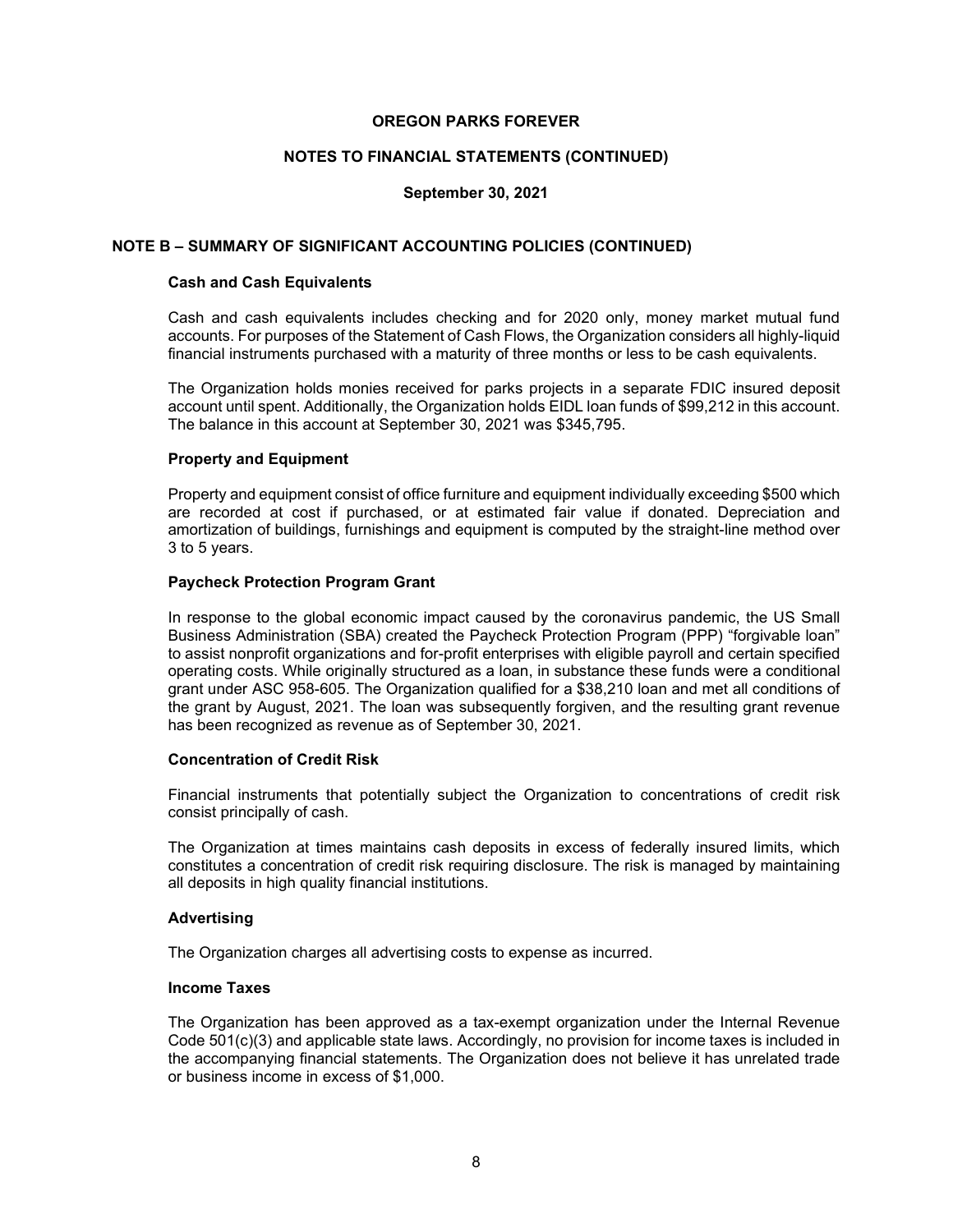#### **NOTES TO FINANCIAL STATEMENTS (CONTINUED)**

#### **September 30, 2021**

#### **NOTE B – SUMMARY OF SIGNIFICANT ACCOUNTING POLICIES (CONTINUED)**

#### **Functional Allocation of Expenses**

The costs of providing the various programs and other activities have been summarized in the statement of functional expenses. Expenses are charged to programs based on direct expenditures incurred. Personnel cost is allocated to programs or supporting services based on the estimated time spent on each. Support costs are allocated to programs based on the proportion of direct salary costs to total costs.

#### **Estimates**

The preparation of financial statements in conformity with generally accepted accounting principles requires management to make estimates and assumptions that affect certain reported amounts and disclosures. Accordingly, actual results could differ from those estimates.

#### **Prior Year Summarized Financial Information**

The financial statements include certain prior-year summarized comparative information in total but not by net asset class or natural expense classification by function. Such information does not include sufficient detail to constitute a presentation in conformity with generally accepted accounting principles. Accordingly, such information should be read in conjunction with the Organization's financial statements for the year ended September 30, 2020, from which the summarized information was derived.

## **NOTE C – LAND HELD AS HISTORICAL TREASURE**

During the year ended December 31, 2007, the Organization received and used \$900,000 in contributions to purchase a 22% interest in Iwetemlaykin park, with the remaining 78% purchased by the Oregon Parks and Recreation Department (OPRD). In 2008, the Organization entered into a memorandum of understanding with the parties which clarifies that the land is to be used as a State Park due to its historical value and delegates all responsibilities of owning the land to OPRD.

In the event the land is sold, the proceeds from the sale are to be allocated \$900,000 first to the Organization. It is the unwritten intent of the parties that the Organization's portion of the land be sold to the National Parks Service. However, this has been delayed indefinitely due to the current unavailability of funding.

#### **NOTE D – NOTE PAYABLE**

In May 2020, Oregon Parks Forever obtained a loan from the U.S. Small Business Administration in the amount of \$100,000, pursuant to the Economic Injury Disaster Loan program, which is designed to provide economic relief to nonprofit organizations and businesses that are currently experiencing a temporary loss of revenue due to COVID-19. The note bears interest at 2.75% and requires monthly payments of \$428 beginning in June of 2021, to be applied initially to accrued interest and interest and principal thereafter. Final payment of interest and principal is due in June of 2050. The note is secured by all assets of the Organization.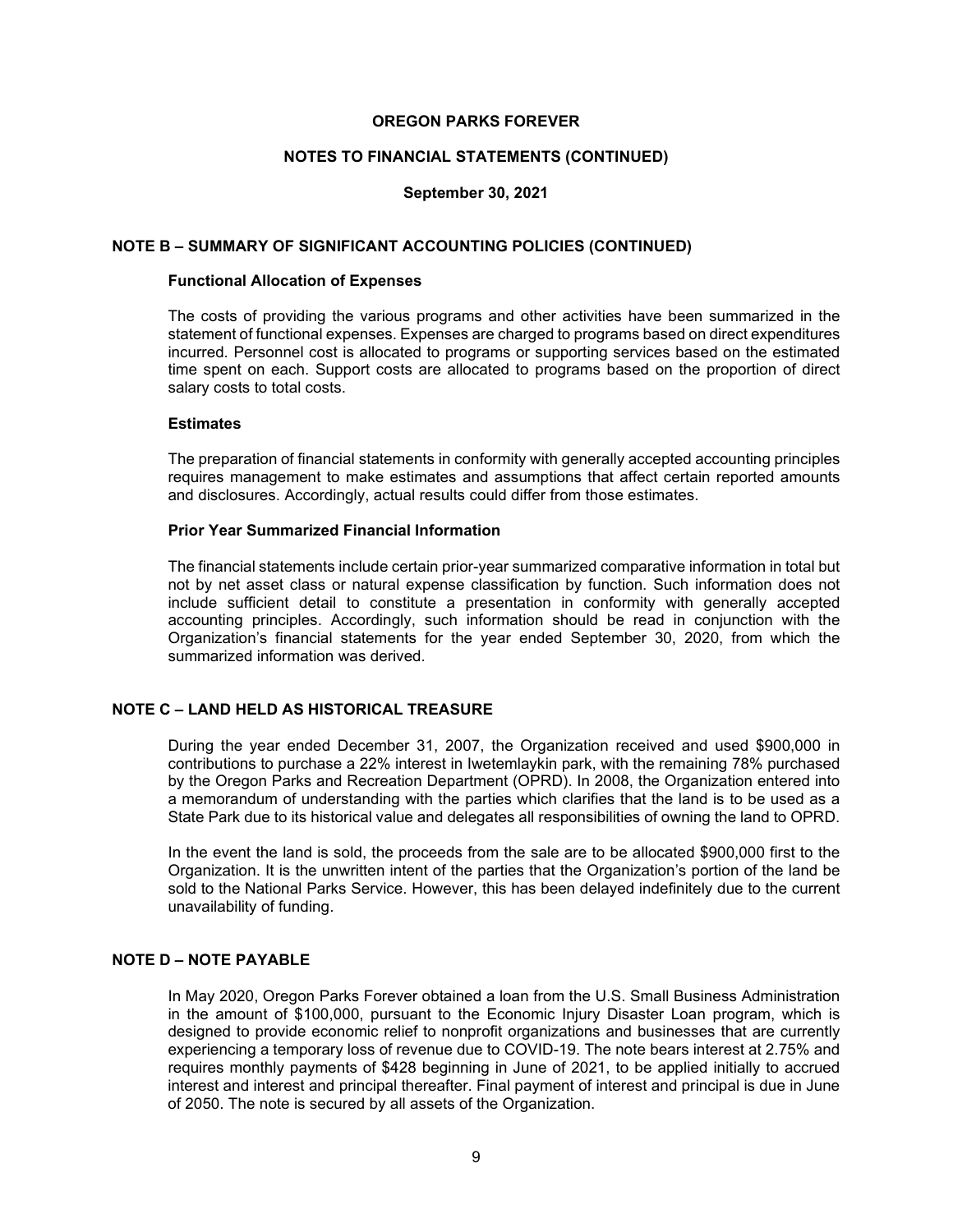#### **NOTES TO FINANCIAL STATEMENTS (CONTINUED)**

#### **September 30, 2021**

#### **NOTE D – NOTE PAYABLE (CONTINUED)**

Future minimum loan payments as of September 30, 2021 are as follows:

| <b>Year Ending</b><br>September 30, |                      |
|-------------------------------------|----------------------|
| 2022<br>2023                        | \$<br>2,438<br>2,506 |
| 2024                                | 2,569                |
| 2025                                | 2,648                |
| 2026                                | 2,721                |
| Thereafter                          | 86,330               |
| Total                               | \$<br>99,212         |

# **NOTE E – NET ASSETS WITH DONOR RESTRICTIONS**

The Organization's net assets with donor restrictions are subject to the following purpose or time restrictions as of September 30, 2021:

| Subject to purpose restrictions:         |     |         |
|------------------------------------------|-----|---------|
| Ongoing program support                  | \$. | 24.307  |
| <b>Wildfire Tree Replanting Fund</b>     |     | 221,526 |
|                                          |     |         |
| Total net assets with donor restrictions |     | 245.833 |

#### **NOTE F – IN-KIND CONTRIBUTIONS**

#### **Donated Services**

The Organization receives donated services from a variety of unpaid volunteers assisting the Organization in state park improvements. No amounts have been recognized in the accompanying Statement of Activities because the criteria for recognition of such volunteer efforts under generally accepted accounting principles have not been satisfied.

The Sasquatch Agency provided marketing services valued at \$43,200.